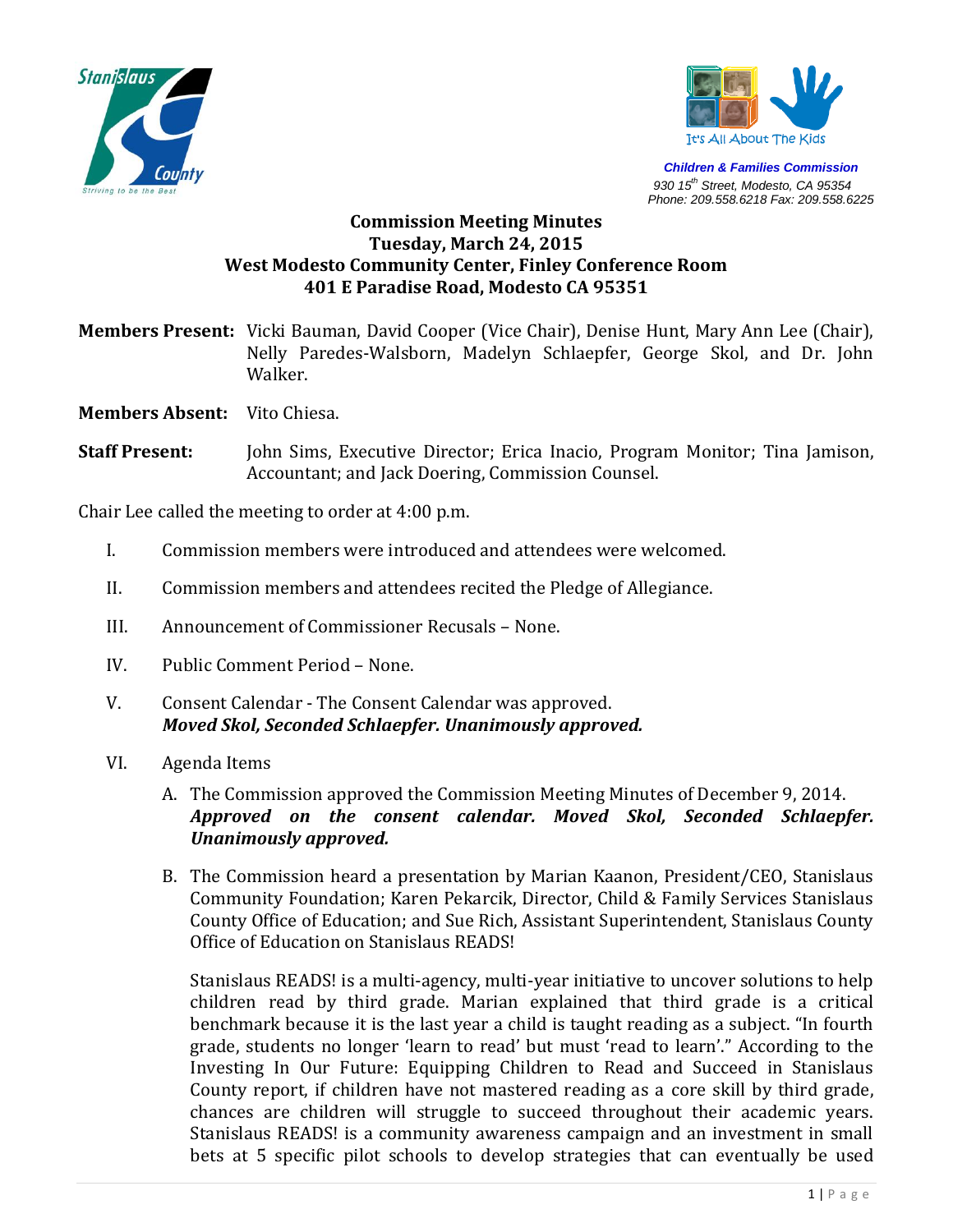countywide. The campaign focuses on three primary challenge areas: School Readiness, Chronic Absences, and Summer Slide. A fourth focus overlays these three areas together and it's known as Parent Involvement.

The report, released on March 17<sup>th</sup>, explains each of the challenge areas in depth and provides goals, bright spots, challenges, and indicators for tracking progress.

Marian clarified that this is not a campaign that will deliver results in a year or two – it may be a decade or longer before outcomes show progress.

For more information on Stanislaus READS!, go to [www.stanreads.org](http://www.stanreads.org/) or the Stanislaus Community Foundation website at [www.stanislauscommunityfoudnation.org](http://www.stanislauscommunityfoudnation.org/) to download the community report.

- C. Executive Director's Office
	- 1. Per Section 130140 of the California Health and Safety Code, the Stanislaus County Children and Families Commission is required to hold a public hearing on the State Commission's Annual Report (which is submitted to the Legislature each January). The report in its entirety can be viewed on the State's website: [http://www.first5california.com/pdf/annual\\_report\\_pdfs/Annual\\_Report\\_13-](http://www.first5california.com/pdf/annual_report_pdfs/Annual_Report_13-14.pdf) [14.pdf.](http://www.first5california.com/pdf/annual_report_pdfs/Annual_Report_13-14.pdf)

The Commission heard a presentation on the State Commission report's contents and format from the Executive Director. The State report highlighted the results for each of the four result areas (Family Functioning, Child Development, Health, and Sustainable Systems) for FY 2013-2014 and summarized the intent and impact made by State Initiatives. Staff compared local services provided to children and adults across result areas to the State-wide statistics.

# *After the presentation, Chair Lee opened the public hearing at 5:08 p.m.*

Jeff Anderson, Sierra Vista Child & Family Services, asked for clarification on the numbers submitted for each of the result areas and how the families served at the family resource centers affected the different areas.

Staff clarified that in order to avoid duplicate numbers, Stanislaus reports families served by the family resource centers under Result Area 1, Community Resource and Referral – the point of entry. Staff acknowledged that reporting services in this manner does not tell the "entire story" since it is recognized that family resource centers do provide more services than just community resource and referrals.

# *Hearing no other comments from the public, the public hearing was closed at 5:10 p.m.*

2. Per Section 130100 of the California Health and Safety Code, the Stanislaus County Children and Families Commission is required to evaluate local programs funded with Proposition 10 funds. The Commission heard a presentation on the 2013- 2014 Program Evaluation Report, prepared by Commission staff. The evaluation covers 22 Commission funded programs.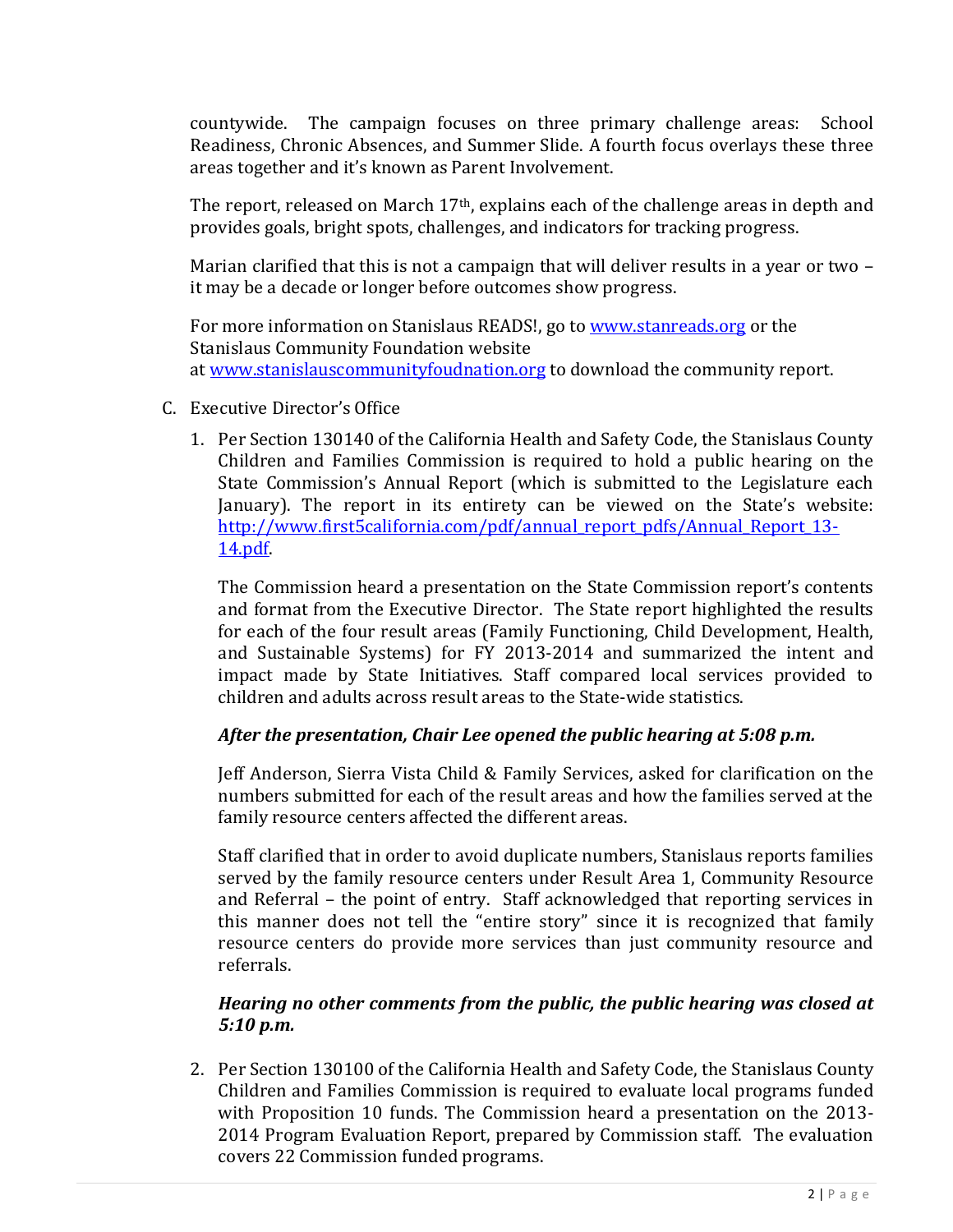The presentation outlined the report and the information provided as it pertains to the result areas: (1) Improved Family Functioning, (2) Improved Child Development, (3) Improved Health, and (4) Improved Systems of Care.

The evaluation answered three questions:

- How much was done?
- How well was it done?
- Is anyone better off?

The report in its entirety can be viewed, downloaded, and printed from the Commission's website: [http://www.stanprop10.org.](http://www.stanprop10.org/) The report contains information on each of the programs, and how program activities impacted goals and outcomes (as listed in the Commission's 2012-2014 Strategic Plan).

Staff shared that the report identified two programs that will require support in addressing variances in services: The BRIDGE and Zero to Five Early Intervention Partnership. The BRIDGE lost another grant that could have been a factor in the decline of services. It has also taken an approach of conducting home visits to deliver services versus using the resource center as a meeting place. The Zero to Five Early Intervention Partnership contract has had significant changes in lead personnel and has had vacant clinical positions, which likely are factors in the decline of services.

Prior to making a motion to accept the report, the Commission thanked the Contractors and Staff for their efforts in preparing the report. The Commission also recognized that the report identifies the programs, their delivery of services, and challenges and successes. It makes the Commission more transparent as it pertains to program funding and outcomes.

The Commission took action to accept the 2013-2014 Program Evaluation Report. *Moved Skol, Seconded Paredes-Walsborn. Unanimously approved. Commissioner Bauman left the meeting prior to the vote.*

#### D. Committee Reports – *Approved on the consent calendar. Moved Skol, Seconded Schlaepfer. Unanimously approved.*

- 1. The Commission accepted the minutes for the Administrative Committee meeting held on March 9, 2015 – including the Monthly Financial Report as of February 28, 2015 and the Quarterly Financial Report for Quarter Ending December 31, 2014.
- 2. The Commission accepted the minutes of the Executive Committee meeting held on March 18, 2015.

## VII. Correspondence – *Approved on the consent calendar. Moved Skol, Seconded Schlaepfer. Unanimously approved.*

- 1. The Commission accepted a letter from the California Office of Child Abuse Prevention regarding the cancelation of funding for the Family Development Matrix.
- VIII. Commissioner Reports